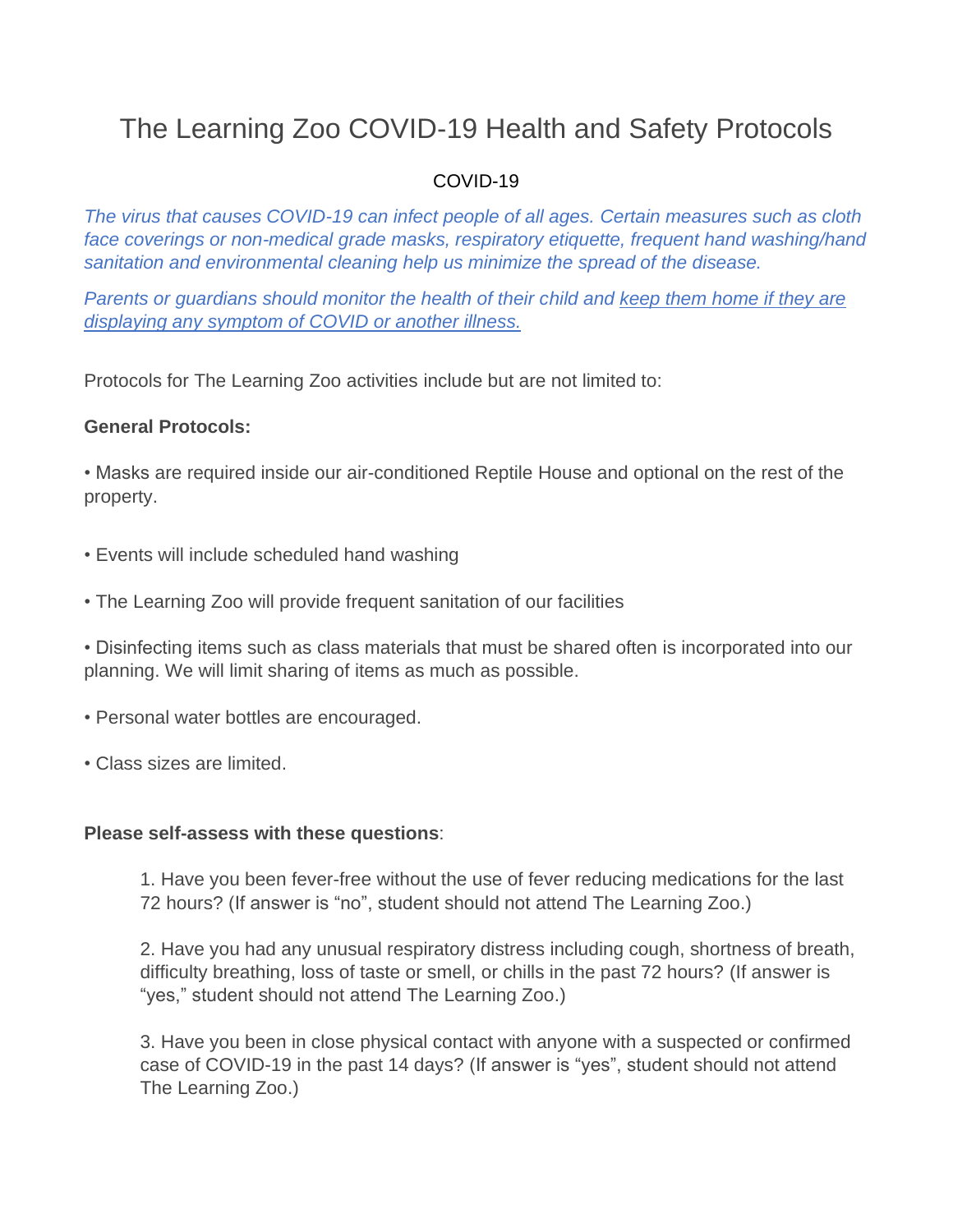## **If a Learning Zoo student has been exposed to a suspected or confirmed positive COVID-19 case:**

The student who has been in direct contact with a suspected or confirmed case of COVID-19 in the past 14 days must either wait to return to the Zoo for the requisite 10- 14 days or obtain a negative Covid-19 test 5 days after exposure before returning to The Learning Zoo activities.

Please assess your child's health each day. If your child is sick, please do not bring them to The Learning Zoo.

### **If a Learning Zoo student becomes sick while in class:**

If a student exhibiting COVID-like, or other virus, symptoms will be quarantined from the other students immediately and emergency contact will be called and asked to pick them up as soon as possible. They will not be permitted back to The Learning Zoo until they have been symptom and fever-free for 72 hours without the use of fever-reducing medications OR you obtain a medical professional's note clearing your child to return based on a negative COVID-19 test result taken at least 5 days after exposure and being fever-free for 24 hours.

If you suspect that you or anyone in your household has COVID-19, please refrain from attending The Learning Zoo.

### **Masks:**

Masks are required inside our air-conditioned Reptile House and optional on the rest of the property. If you have your own reusable mask, please bring it to The Learning Zoo with you. We will have a limited supply of disposable masks available.